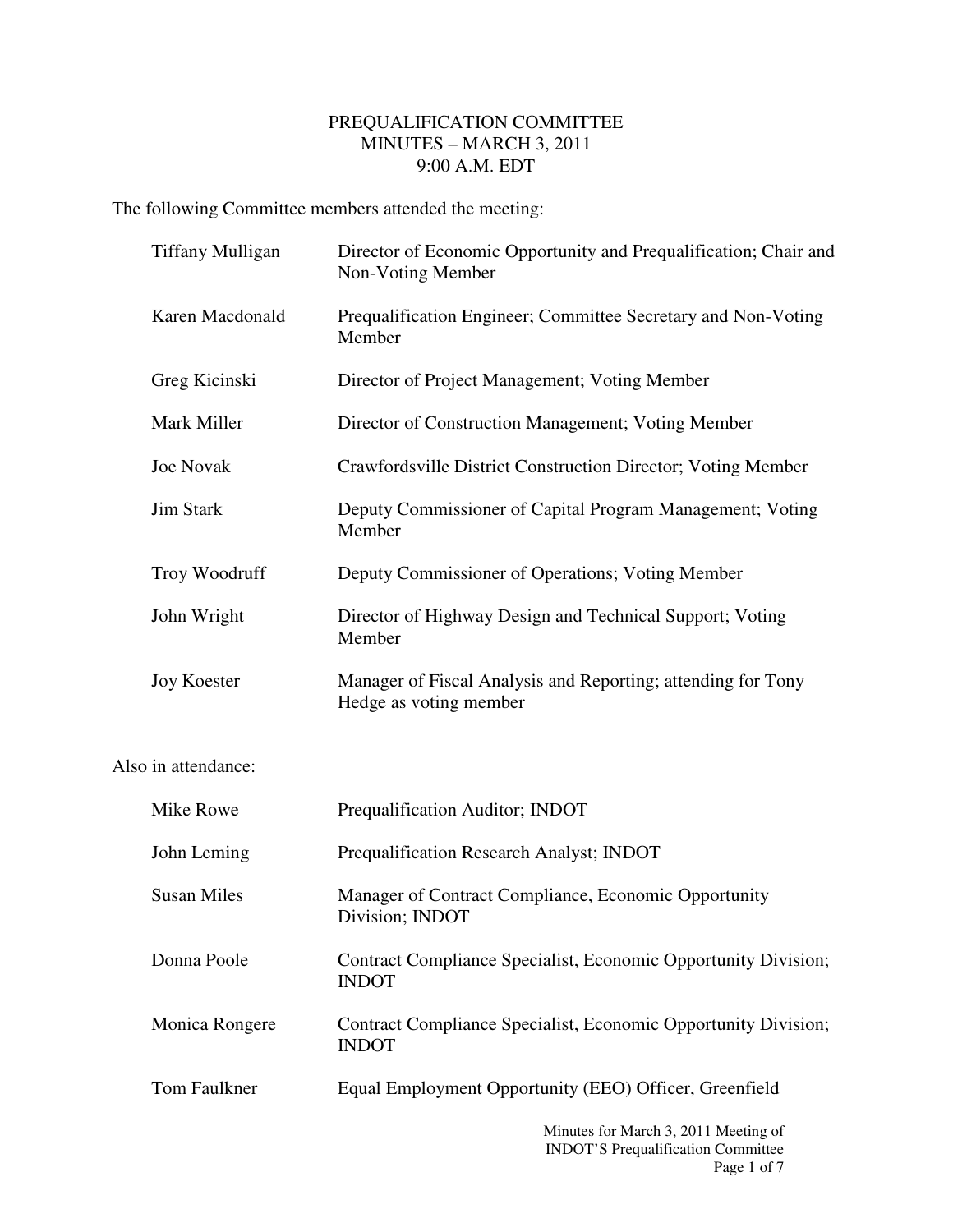District; INDOT

| Gabe Paul         | Attorney, Legal Division; INDOT               |
|-------------------|-----------------------------------------------|
| Steve Heller      | <b>Contract Administration; INDOT</b>         |
| <b>Jeff Perry</b> | Project Manager; Poindexter Excavating, Inc.  |
| Kim Andrews       | Project Engineer; Poindexter Excavating, Inc. |
| Kyle Bibbs        | Bibbs Hauling, LLC                            |
| Tom Lintz         | Engineer; Shelly & Sands, Inc.                |
| Paul Berebitsky   | Indiana Construction Association (ICA)        |
| Joan Widdifield   | <b>Contract Administration, INDOT</b>         |

\*\*\*\*

The Committee reviewed the following agenda items:

- 1. Adoption of December 6, 2010 meeting minutes
- 2. Poindexter Excavating, Inc.– Compliance with DBE Utilization Requirements on Contract R-28931

## PREQUALIFICATION COMMITTEE MEETING OPEN SESSION MARCH 3, 2011

 Ms. Mulligan, Committee Chair, called the meeting to order at 9:02 a.m. EST. All Committee members were present, with the exception of Mr. Tony Hedge. Ms. Joy Koester attended for Mr. Hedge.

Ms. Mulligan facilitated introductions of all individuals attending the meeting. At this time, Poindexter Excavating had no representative present at the meeting.

1. Adoption of December 6, 2010 Meeting Minutes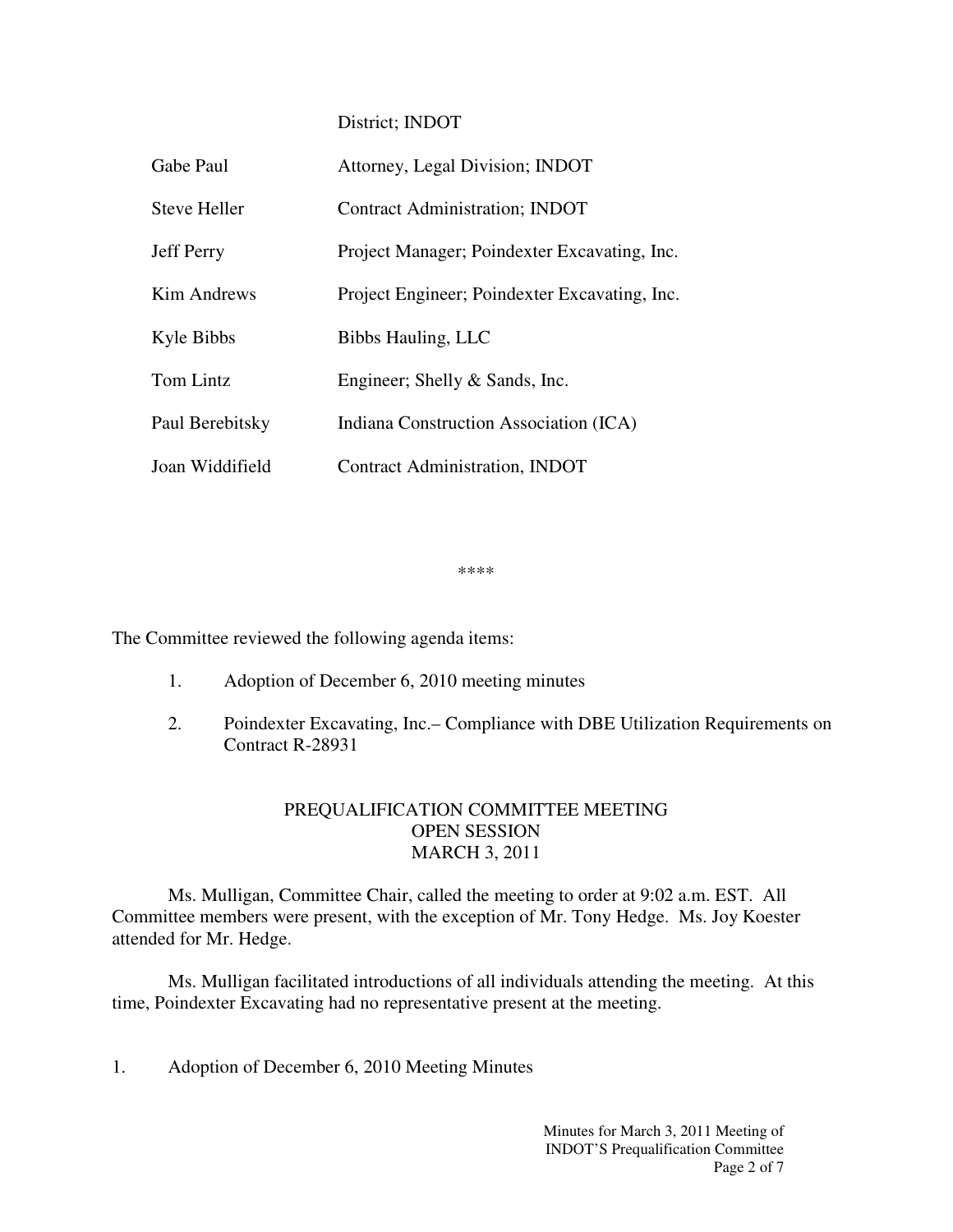Ms. Mulligan called for consideration of the meeting minutes from the December 6, 2010 meeting.

 Mr. Stark moved to adopt the meeting minutes from the December 6, 2010 meeting. Mr. Novak seconded the motion. All members voted in favor.

Ms. Mulligan stated the minutes would be posted on the INDOT website.

2. Poindexter Excavating, Inc. (Poindexter) – Compliance with DBE Utilization Requirements on Contract R-28931

Representatives for Poindexter arrived to the meeting.

Ms. Mulligan introduced Ms. Susan Miles, INDOT Manager of Contract Compliance, Economic Opportunity Division (EOD), to present the issue to the Committee.

Ms. Miles reported that INDOT awarded Poindexter Contract R-28931-A. INDOT let the contract on February 11, 2009 with a Disadvantaged Business Enterprise (DBE) goal of seven percent. Poindexter's bid amount was \$6,953,624.50. Poindexter met the goal with DBE participation of just over seven percent included in their Affirmative Action Certification (AAC). The AAC listed the following DBEs: Major Engineering and Land Survey (Major); Earth Images, Inc.(Earth Images); Bibbs Hauling, LLC (Bibbs); and Eastside Trucking Company, Inc. (Eastside).

Ms. Miles stated that INDOT requires that a bidder meet the DBE goal or demonstrate that it made good faith efforts to meet the DBE goal on a contract prior to award of a contract. INDOT expects contractors to follow the DBE program requirements in accordance with federal regulation and INDOT contract requirements.

Ms. Miles reported that Bibbs notified EOD in August 2010 with concerns that Poindexter might not use Bibbs for the full amount of the DBE participation listed in the AAC. In response to this, Poindexter's Project Engineer, Ms. Kim Andrews, sent an email to the Greenfield District EEO Officer, Mr. Tom Faulkner, indicating that Poindexter and a subcontractor, Shelly and Sands, were in agreement as to the quantities to be utilized towards the DBE goal and on the utilization of Bibbs on the project. The email also indicated that the line items listed in the AAC were for asphalt, not milling.

Ms. Miles reported that in December 2010, EOD learned that the project was 80 to 85 percent complete and the hauling was approximately 90 percent complete. EOD found that neither Poindexter nor Shelly and Sands had utilized Bibbs for the full amount listed on the AAC. Bibbs had received a total of \$29,097.30, but the AAC listed Bibbs to receive \$149,890.40. During this investigation, EOD also determined that Eastside was not used for the full amount listed in the AAC. Poindexter utilized another DBE subcontractor who was not listed in the AAC, and Poindexter did not request approval from INDOT to change DBE utilization in advance of using the other DBE.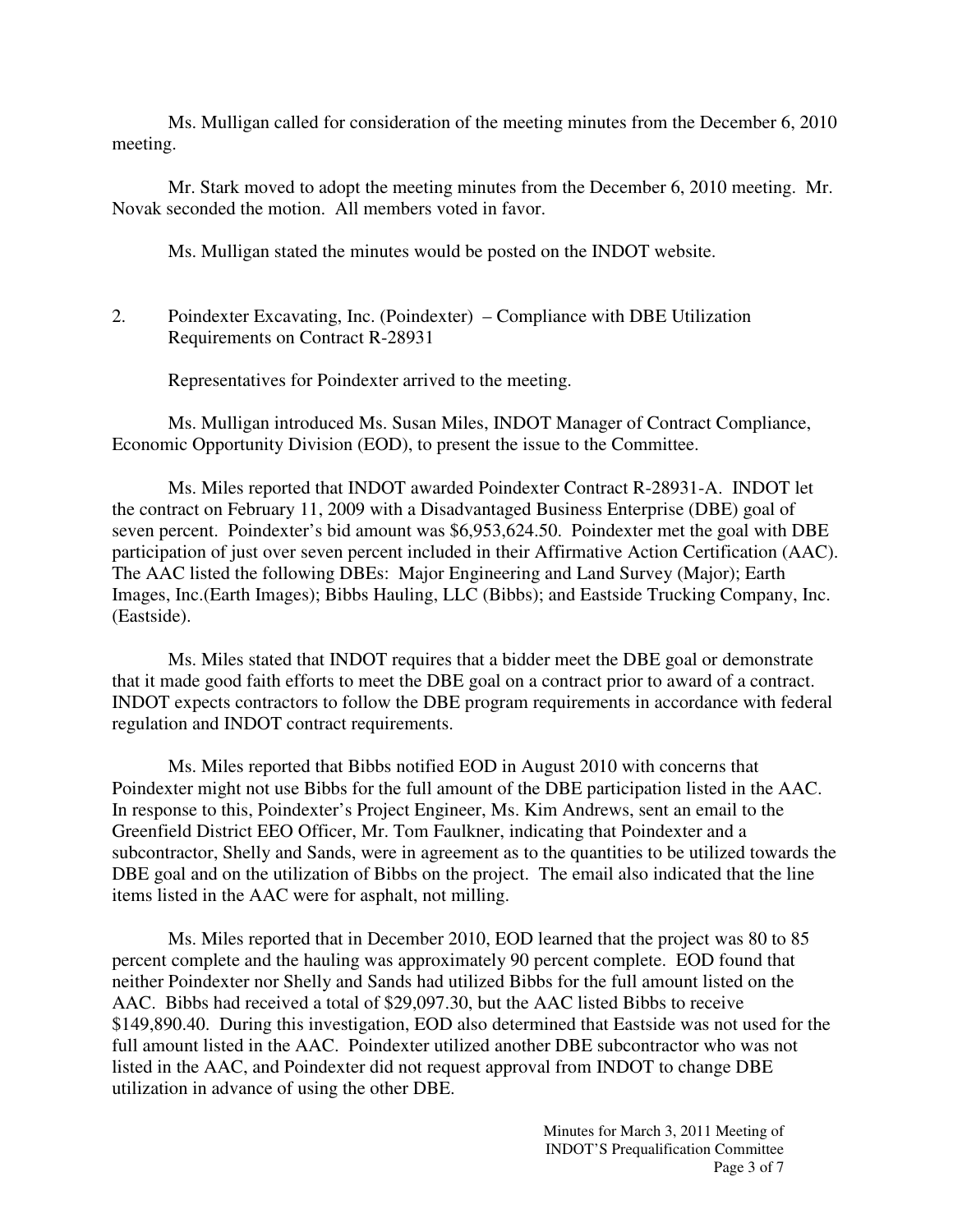Ms. Miles stated that EOD sent a letter to Poindexter asking for an explanation regarding these issues, and Poindexter sent a timely response with backup documentation. The response from Poindexter indicated that Eastside had determined it had enough work on other projects and released Poindexter from the DBE commitment on the contract. Poindexter then contracted with another DBE, Bunny Trucking (Bunny), to provide hauling.

Ms. Miles stated that she is concerned with Poindexter's response regarding not utilizing Bibbs. Poindexter's letter indicated that Shelly and Sands was responsible to utilize Bibbs and that Poindexter cannot control the actions of their subcontractor.

Ms. Miles stated that the AAC is part of the contract, and the contractor signs the AAC as part of its bid documents. Contractors must fulfill the commitments they make on their AACs by fully utilizing the DBEs they commit to on their AACs. Poindexter met the overall DBE goal on the Contract, but they failed to notify or get INDOT approval to change their DBE utilization. Furthermore, Bibbs only received a small portion of the amount of work Poindexter committed to using Bibbs for on its AAC. As DBEs are small firms, they often rely on the DBE commitments from prime contractors and may have turned down other work based on this reliance.

Ms. Miles stated that according to Shelly and Sands, Poindexter chose to haul the material themselves. Originally Poindexter told INDOT that Bibbs was to haul the material for Shelly and Sand; however, it was still Poindexter's responsibility to ensure that they fulfilled their DBE commitments on the contract by fully utilizing the DBEs listed on their AAC or received approval from INDOT to change DBE utilization. Bibbs could have been used to do the hauling that Bunny did. Bibbs could have been used to haul something else. The contract is now 90 percent complete. The current scheduled completion date is June 30, 2011. There is little to no opportunity to use Bibbs on the remainder of the contract.

Ms. Miles asked why Poindexter did not contact INDOT to request the DBE substitution. She stated that when she receives this type of request, she asks for a letter with an explanation for the requested substitution. If the request is reasonable, she will approve it. She stated that the EOD is always glad to see DBEs succeed and for prime contractors to meet or exceed the DBE goal on a contract.

Ms. Mulligan asked if there were any more comments from EOD. She explained the Committee meeting procedures: a representative from INDOT presents the issue first, the contractor is allowed to respond, then Committee members and the audience may ask questions. Hearing no requests to present additional information, Ms. Mulligan asked Poindexter to respond.

Ms. Kim Andrews, Project Engineer from Poindexter, stated that in August when they were notified that Bibbs was not getting the work, Poindexter contacted Shelly and Sands and Shelley and Sands said they would look into it. In December, Poindexter became aware that Bibbs had not been used to haul millings. The pay items listed in the AAC were for various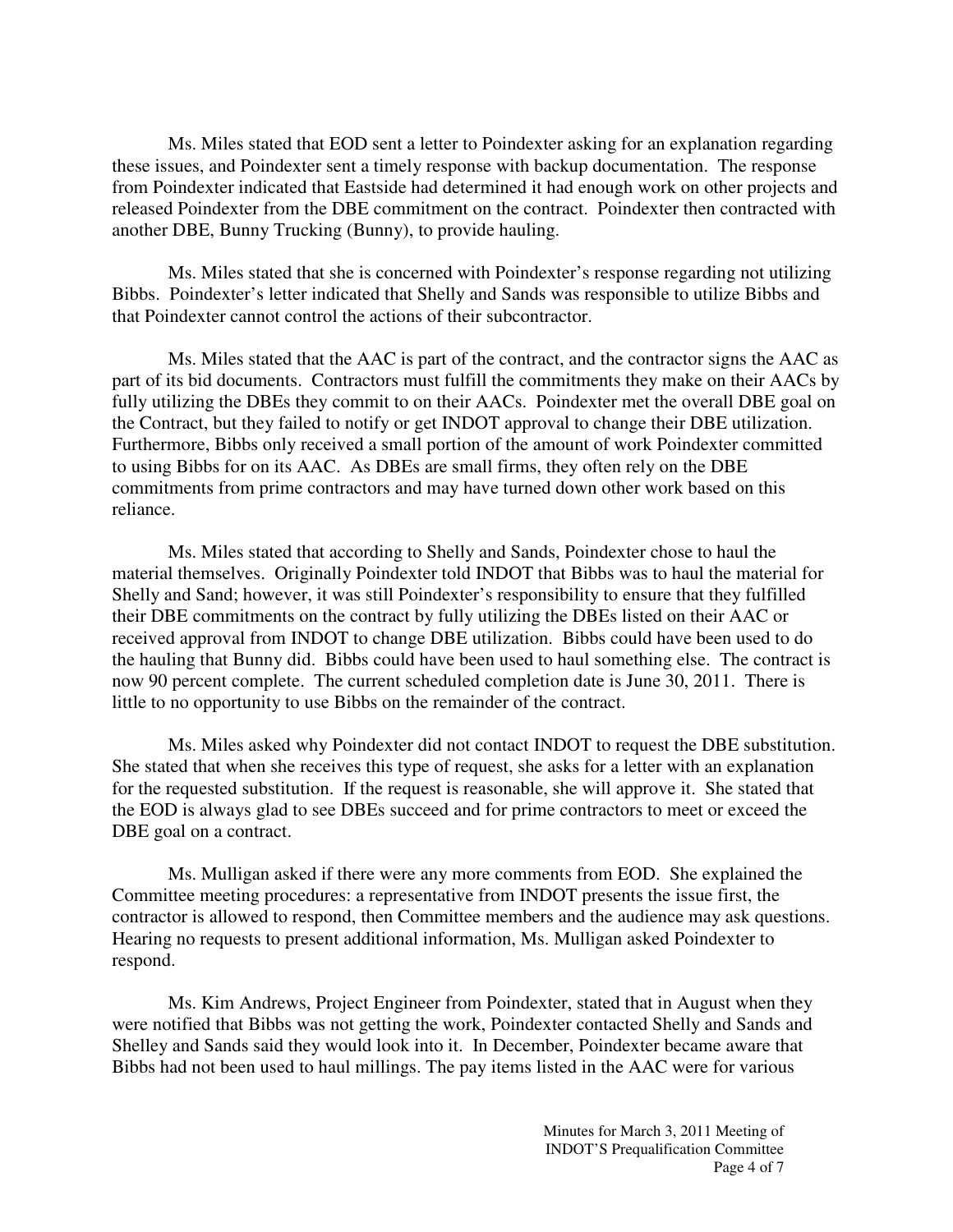asphalt items. She stated that Poindexter would have utilized Bibbs if they had known earlier that Bibbs was not being used.

Ms. Andrews stated that proper protocol may not have been followed with request to releasing Eastside and utilizing Bunny. She stated that Poindexter submitted a lease agreement to Mr. Faulkner, and she was not aware they needed to request approval on the substitution. She stated she thought she was following the correct procedure.

Mr. Jeff Perry, Project Manager for Poindexter, stated that the original estimator who submitted the contract proposal and AAC was no longer with Poindexter. Mr. Perry was not aware that Poindexter was supposed to use Bibbs to haul millings. Poindexter chose to haul millings themselves.

Ms. Mulligan asked if representatives from Shelly and Sands or Bibbs Hauling would like to respond.

Mr. Tom Lintz, Engineer for Shelly and Sands, stated that it was a miscommunication on their part. He stated that Shelly and Sands understood that Bibbs was assigned to haul millings, but there was no pay item for excavation (milling). He stated that the amount of trucking on the project was reduced because Poindexter did some of it themselves. Shelly and Sands had another hauler committed to haul asphalt. That hauler traveled two hours to the site. They should have utilized Bibbs because Bibbs was closer. Mr. Lintz stated that Shelly and Sands has committed to using Bibbs to haul the remainder of the asphalt on the project as a good faith commitment.

Mr. Perry stated that there is \$30,000 to \$40,000 of hauling remaining on the project, and Poindexter is willing to utilize Bibbs for this work. Poindexter also has another contract with hauling available and can use Bibbs for that project.

Mr. Kyle Bibbs stated that Bibbs is able to do the job. There was no communication to Bibbs as to why they were not being utilized other than they were not needed to haul the millings.

Ms. Andrews asked Mr. Lintz if the contract between Shelly and Sands and Bibbs was to haul asphalt and milling and whether it was for a certain amount.

Ms. Miles read the agreement.

Mr. Lintz stated that it was a standard hauling agreement.

Ms. Andrews stated that it may not have been covered correctly by the estimator that is no longer with Poindexter. She handles this information now. There was a lack of communication.

Ms. Mulligan stated that one reason Poindexter was brought to the Committee is to ensure that the DBE goal is met. The Federal Highway Administration (FHWA) mandates that DBE requirements are met on contracts using federal funds. Another reason Poindexter was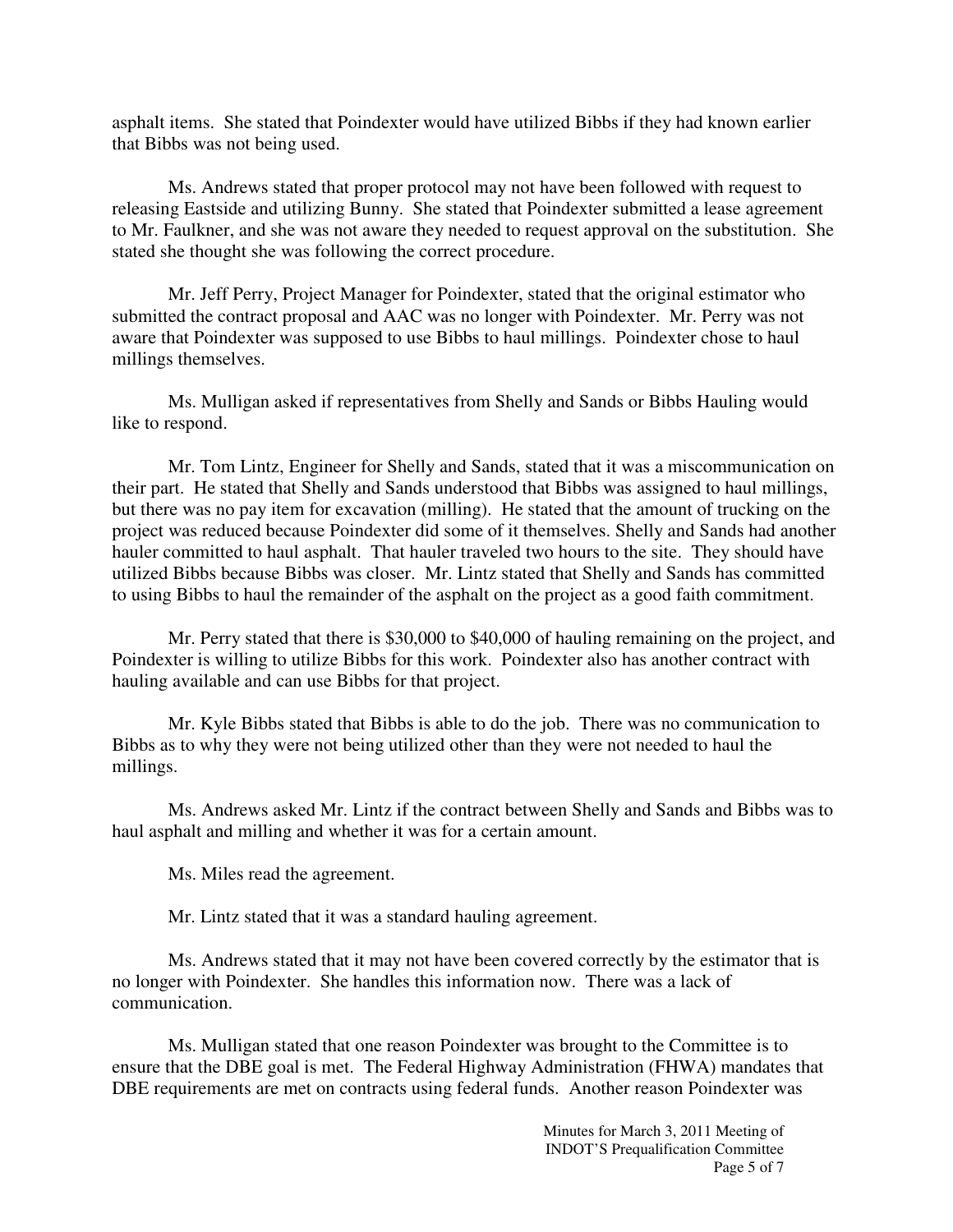brought to the Committee is because Bibbs was not fully utilized, and Poindexter's response that they had no control over their subcontractor is not acceptable.

Mr. Miller asked if Mr. Faulkner could confirm the communication regarding the substitution of DBEs went through him.

Mr. Faulkner stated that INDOT was going through a changeover to Site Manager at the time. He stated he was aware of the Eastside issue.

Mr. Stark asked how much work Poindexter currently has with INDOT.

Ms. Andrews stated it is around \$23 to \$25 million.

Mr. Stark stated that as prime contractor Poindexter is ultimately responsible. It is important that when changes are made that all parties are told. If something is going to be taken away, the DBE needs to be informed along with INDOT. Mr. Stark recommended that INDOT monitor Poindexter for the next six to eight months to make sure all parties comply with DBE requirements. He recommended that the Committee take no action today. He stated that it sounds like Poindexter and Shelly and Sands are trying to fix the problems.

Ms. Mulligan stated that she does not vote unless there is a tie; however, today she will recuse herself from voting if there is a tie because she is Director of EOD. The recommendation from EOD is to place a letter of reprimand in Poindexter's file.

Mr. Stark moved to place a letter of reprimand in Poindexter's file explaining the issues and for the EOD to monitor Poindexter for the next six months. If they are not in compliance, INDOT should ask Poindexter back to the Committee.

Mr. Miller asked if the Committee wants to automatically bring Poindexter back in six months.

Ms. Mulligan recapped Mr. Stark's motion to send a letter of reprimand to Poindexter explaining problems with this contract, and EOD will monitor all Poindexter contracts for the next six months. At the end of six months, if there continues to be an issue, then Poindexter will be brought back to the Committee. She stated the rules require that motions affecting a contractor's prequalification status must be made as recommendations to the Commissioner. Since the motion on the floor is for no action, the letter will not need to be sent through the Commissioner for approval; however, we will brief the Commissioner.

Mr. Woodruff seconded Mr. Stark's motion.

All Committee members voted in favor.

 Ms. Mulligan stated that Poindexter will receive a letter about what happened today and a copy will be placed in Poindexter's file. No further action will be taken at this time.